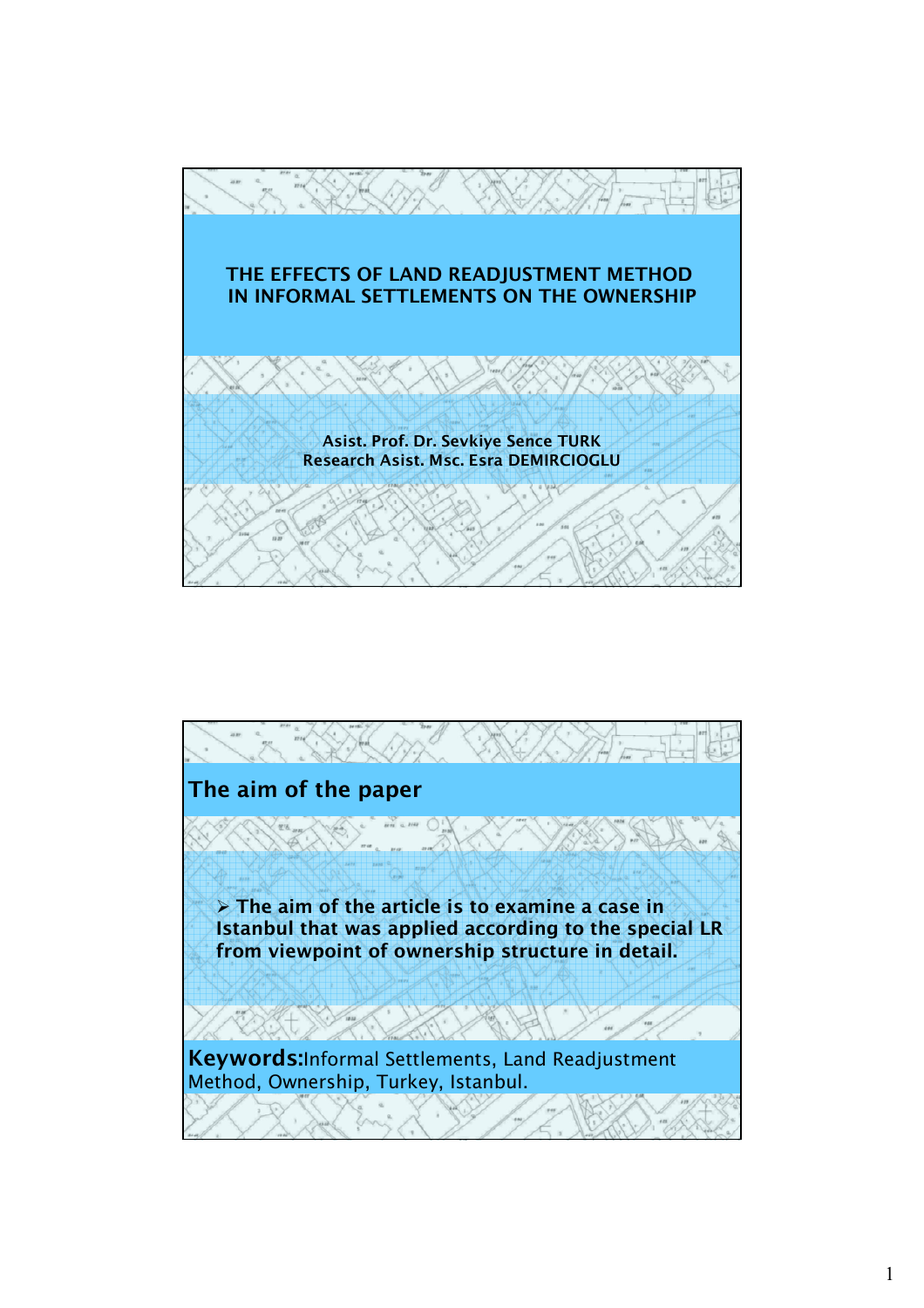## **LEGALIZATION PROCESS**

¾**The large numbers of people in most cities of the world have lived in informal settlements. Legalization of informal processes has been an important policy for countries.** 

 $\mathbb{Z}^m$  of  $\mathbb{Z}^m$  ,  $\mathbb{Z}^m$  ,  $\mathbb{Z}^m$  ,  $\mathbb{Z}^m$  ,  $\mathbb{Z}^m$  ,  $\mathbb{Z}^m$  ,  $\mathbb{Z}^m$ 

¾**However, various studies from different parts of the world have demonstrated that the providing of legalization has not improved low-income access to land and prevented new illegal settlements**

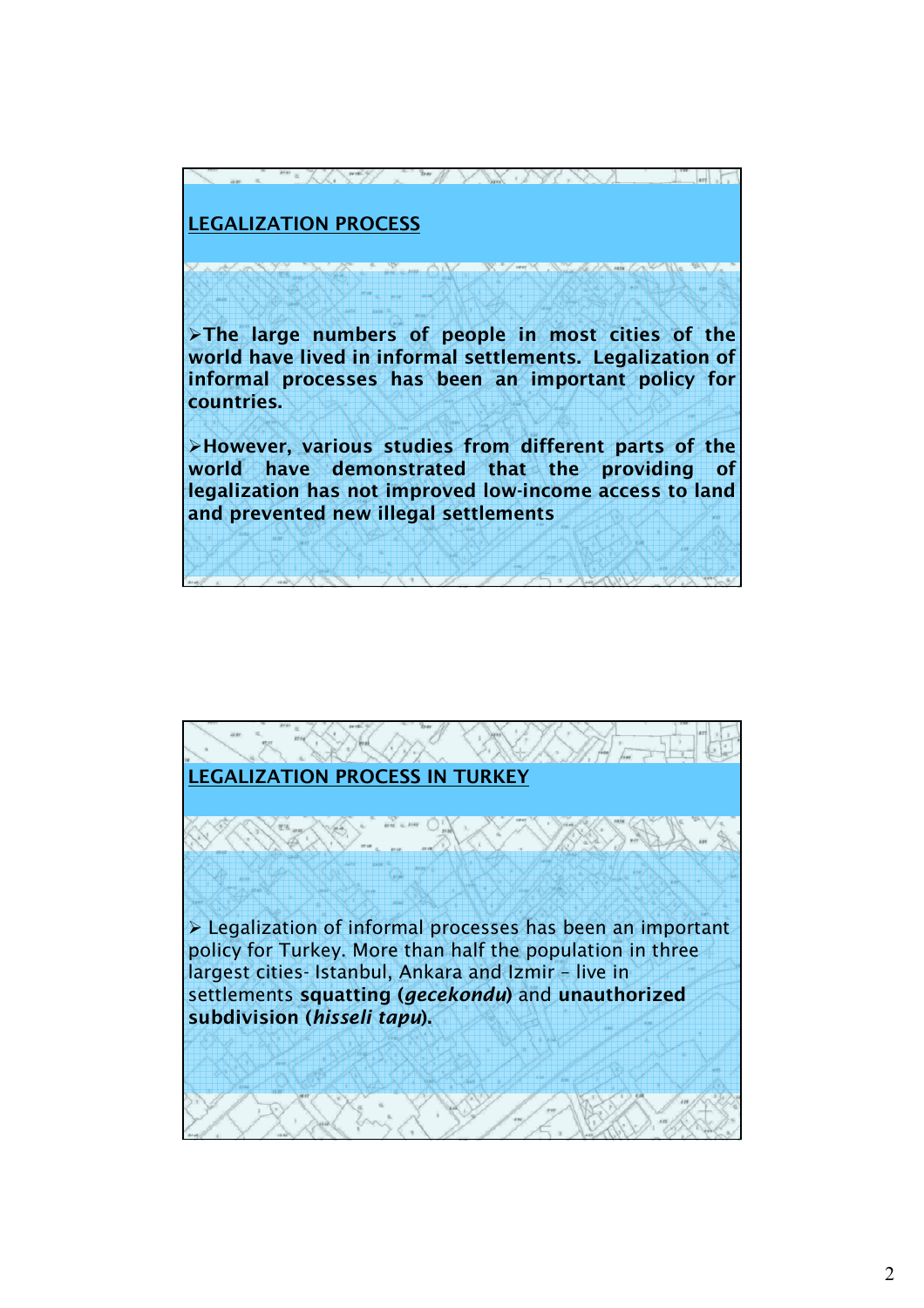

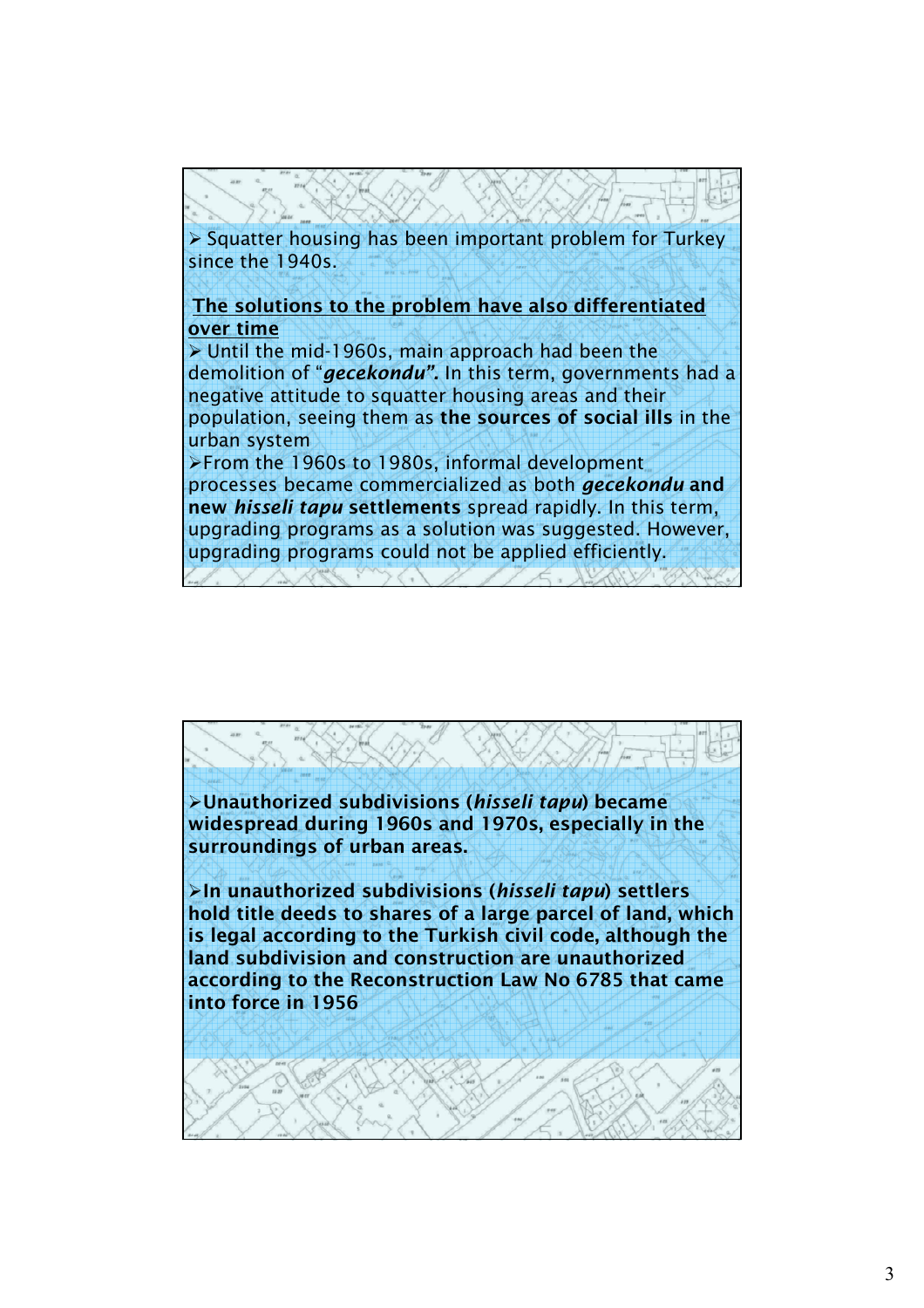

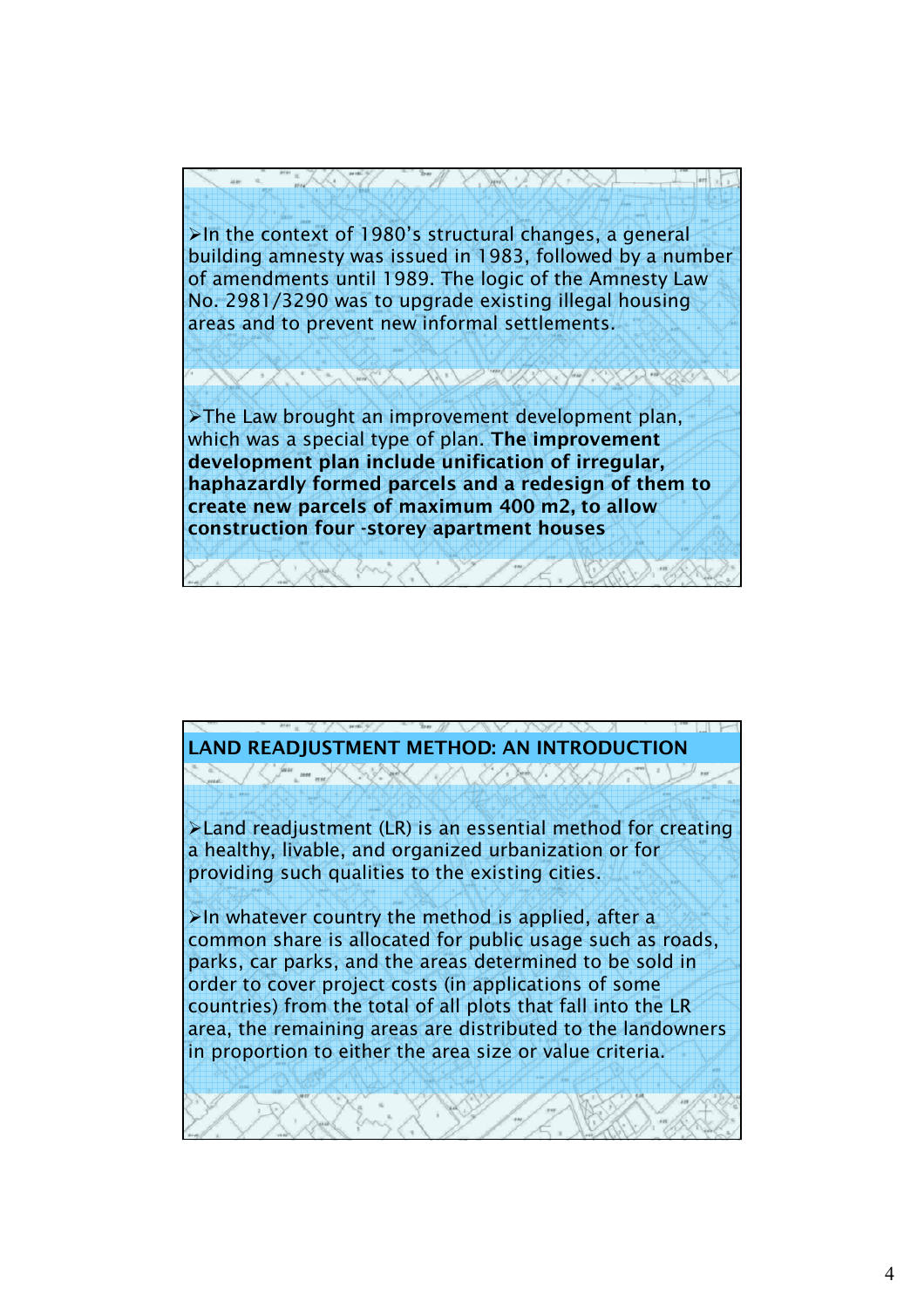

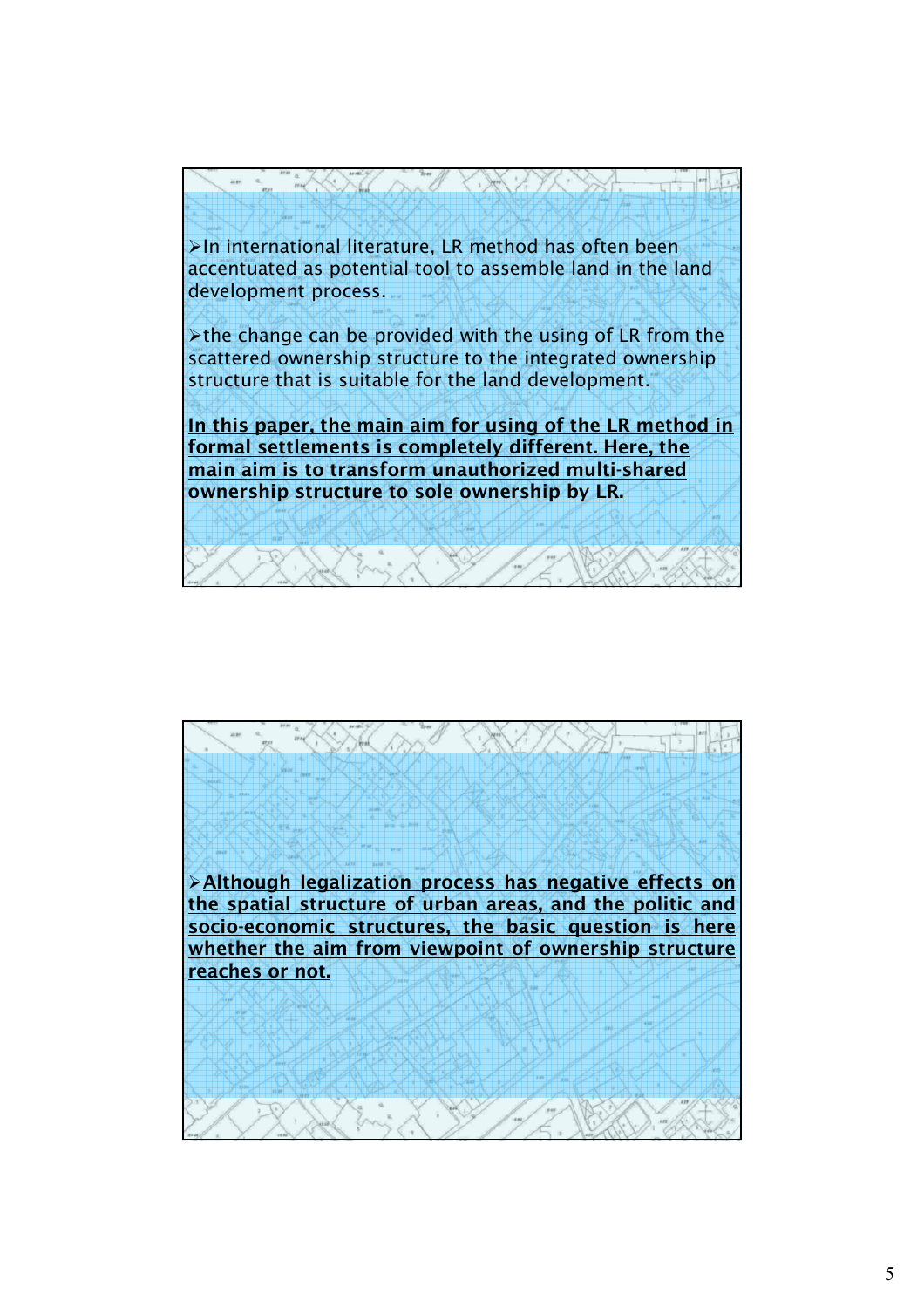¾One of the basic objectives of the LR project is to ensure an effective land development. In other words, it is needed to complete development on urban plots after the LR in a short period of time. Parcels produced by the LR must be convenient to land development in terms of their form and land ownership.

ANTI AND KARAKE

¾Although co-ownership is not converted into sole ownership by LR in Turkey, there is an exception in the framework of provisions determined in the Law No. 2981/3290 with additional Title 1 or Article 10-c of Law No. 2981/3290.

## **USING OF LAND READJUSTMENT (LR) METHOD IN FORMAL SETTLEMENTS IN TURKEY**

Rand in 11

¾**There is also a different LR method applied for some special situations in Turkey other than the LR method applied under the framework of Article 18 of Development Law No. 3194. This method of LR is applied in accordance with Article 10-c of Law No. 2981/3290.**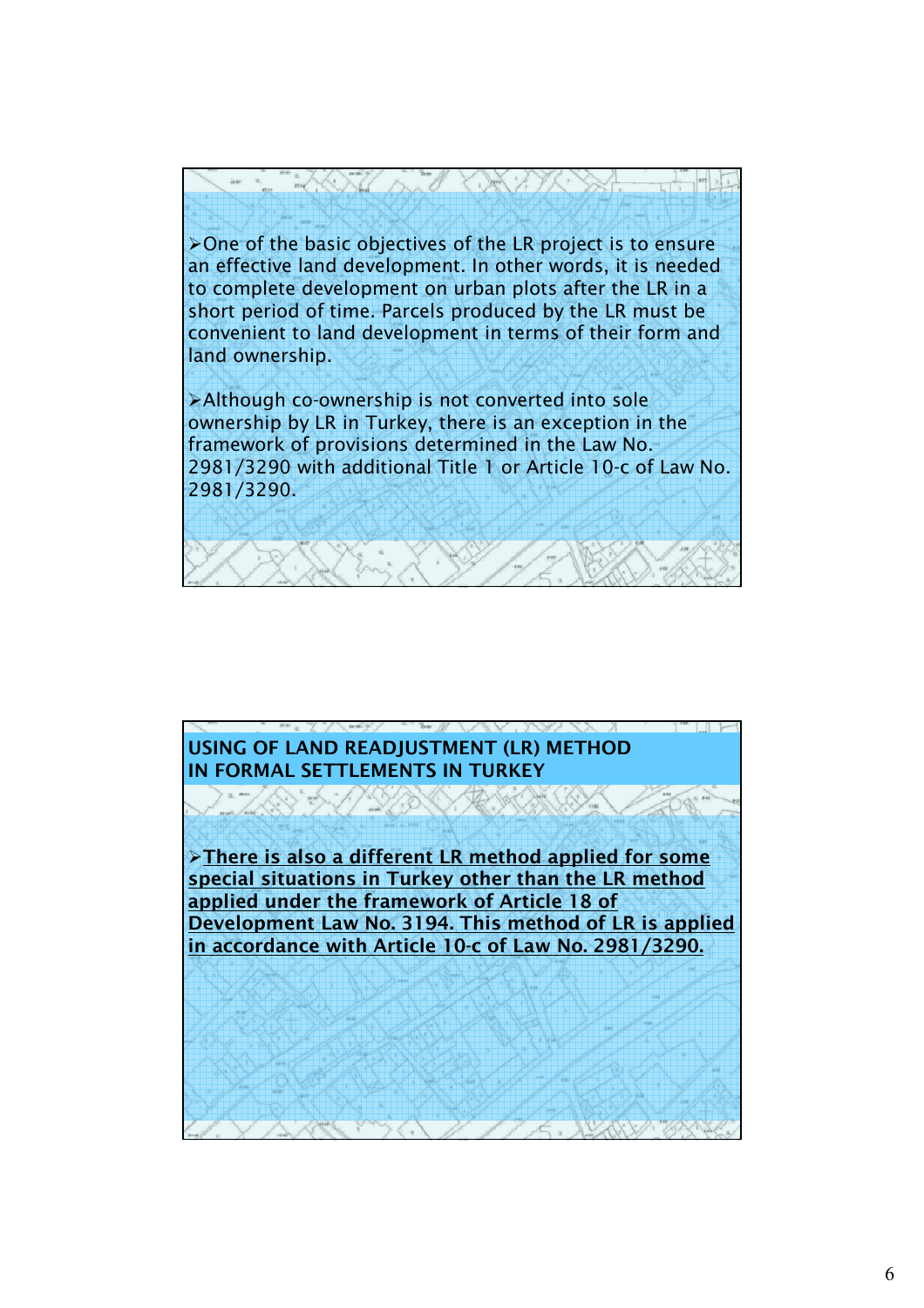$\triangleright$ The first requirement states that buildings, which are contradictory to the local physical plan on the areas, based on shared lands or special parceling, must have been built before 1985.  $\blacktriangleright$ In the second requirement, the land to be readjusted

should have an "improvement plans", which is a special type of plan.

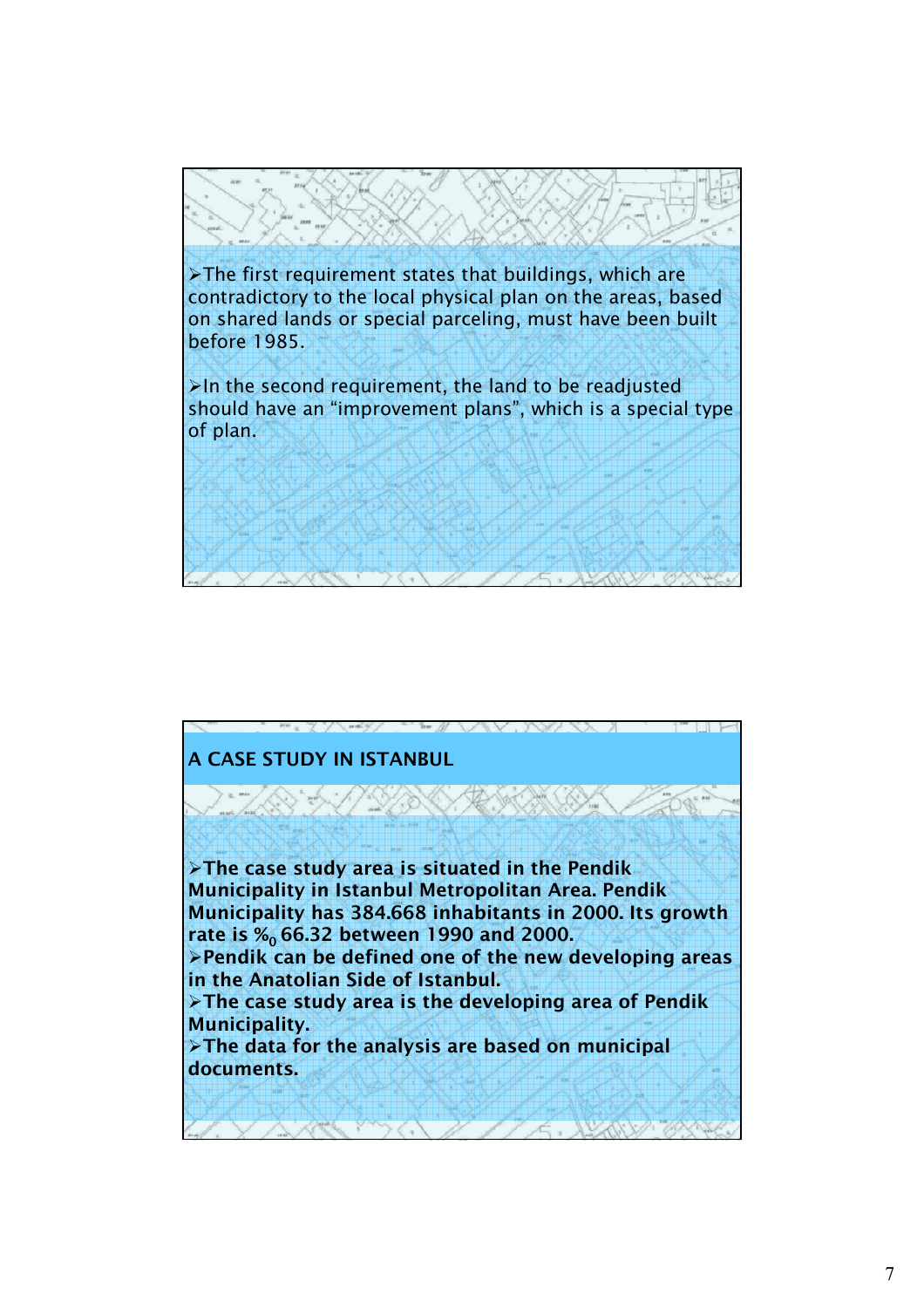

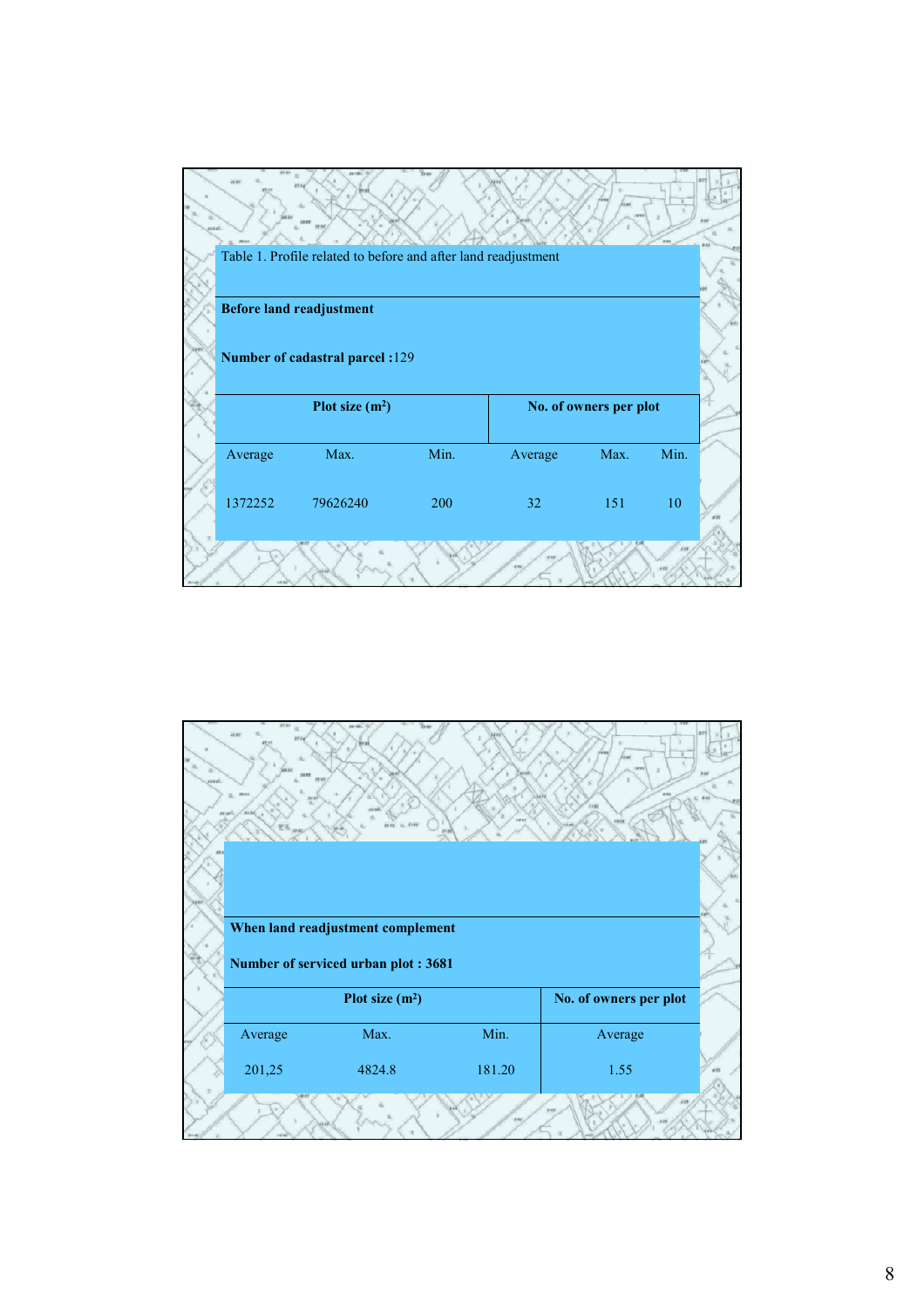|                    | is n                | text.                                | i m<br>f6 as               |  |
|--------------------|---------------------|--------------------------------------|----------------------------|--|
| mail               | 38.04               |                                      |                            |  |
| 38.34 <sup>0</sup> | 34.4.3<br>H'b. sing |                                      | 10.88                      |  |
|                    |                     |                                      |                            |  |
|                    |                     |                                      |                            |  |
|                    |                     | <b>Floor Areas of Buildings (m2)</b> | <b>Number of Buildings</b> |  |
|                    |                     |                                      |                            |  |
|                    | 1992                | 192329                               | 1972                       |  |
|                    |                     |                                      |                            |  |
|                    | 1999                | 319616                               | 2536                       |  |
|                    |                     |                                      |                            |  |
|                    | 2006                | 372122                               | 2829                       |  |
|                    | 12.04               | نند                                  | 518                        |  |

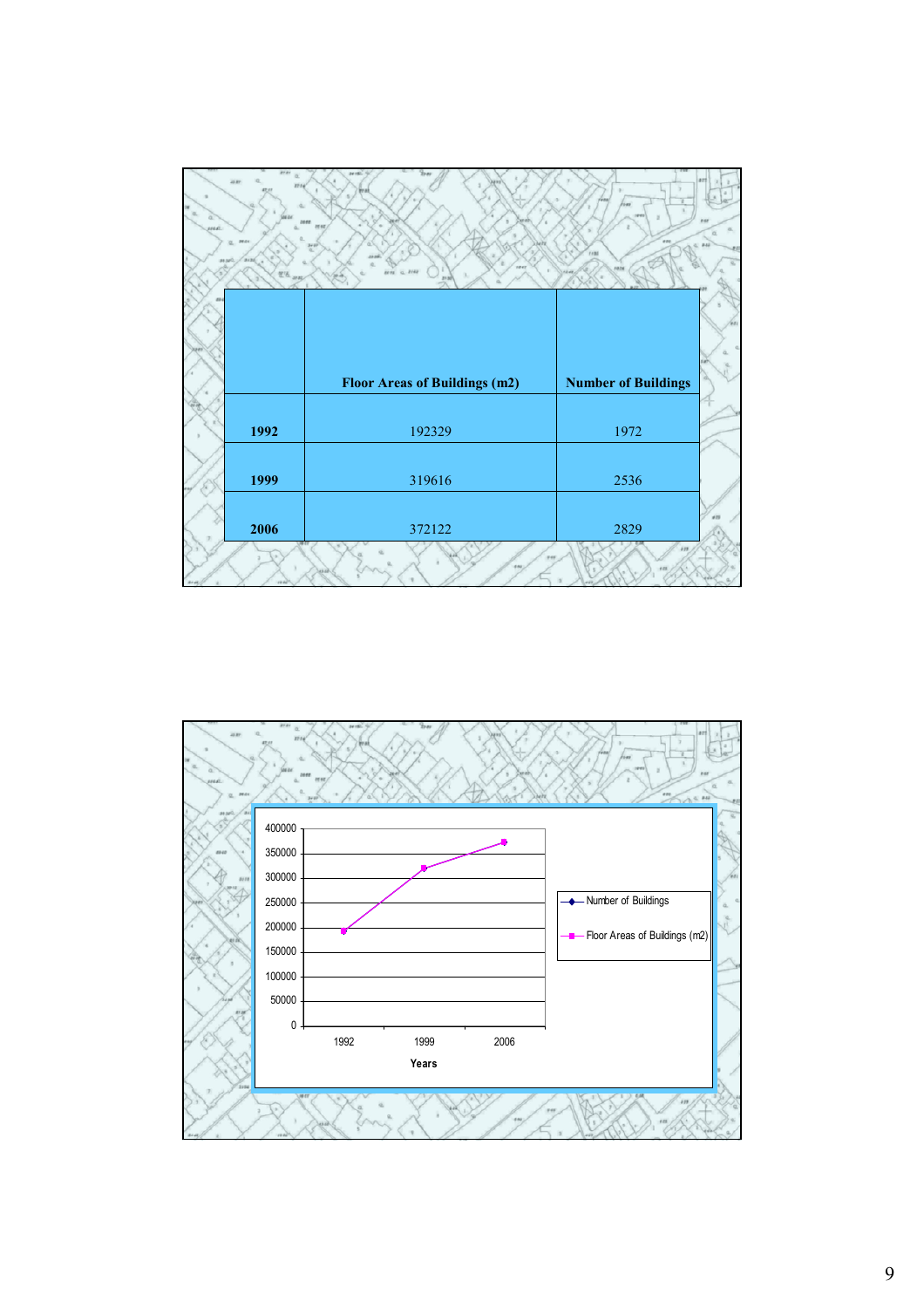